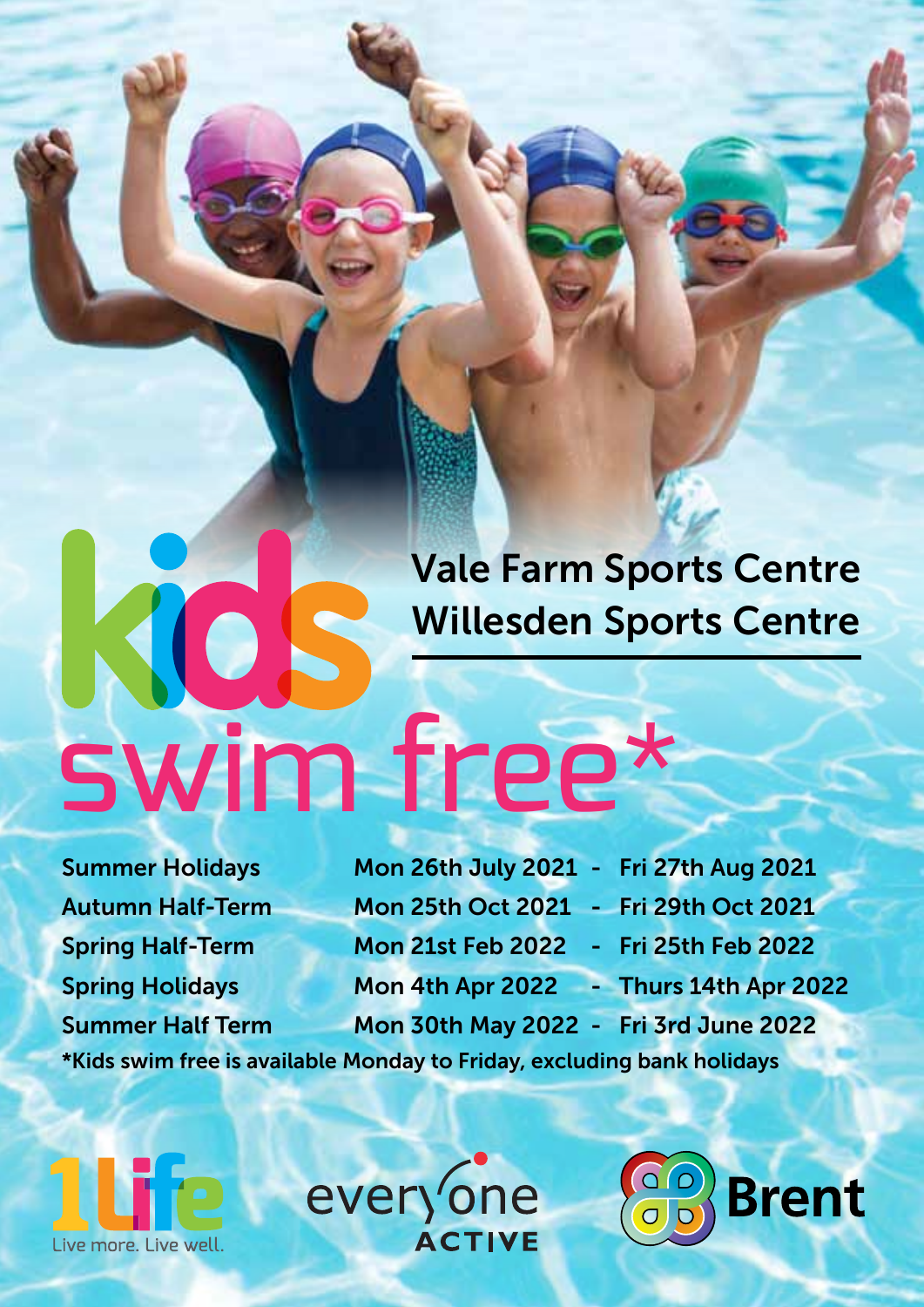# **About you**

Please tell us a bit more about you to help us ensure that all our services are delivered fairly. We appreciate that some of these questions are personal. We ask for this information to help us ensure that we are meeting the needs of all our service users. If you do not wish to answer one of the questions, please select 'prefer no to say'. The information will be treated confidentially in

line with the General Data Protection Regulation 2018.

The information you provide will only be used by Brent Council and its pool management partners for the purpose of monitoring the take up of the Kids Swim Free scheme. It may also be for marketing purposes. **If you wish to receive such information please tick this box**

| 1. What is your gender? (Please tick one box)                            |                                |                        |                                                                     |  |
|--------------------------------------------------------------------------|--------------------------------|------------------------|---------------------------------------------------------------------|--|
| Male                                                                     | Female<br>Prefer not to say    |                        |                                                                     |  |
| 2. What is your ethnicity? (Please tick one box)                         |                                |                        |                                                                     |  |
| <b>White or White British</b>                                            | <b>Other Ethnic background</b> |                        | Mixed background                                                    |  |
| British/English/Welsh/                                                   | Arab                           |                        | White & Black Caribbean                                             |  |
| Scottish/Northern Irish                                                  | Latin American                 |                        | White & Black African                                               |  |
| Irish                                                                    | Other                          |                        | White & Asian                                                       |  |
| Gypsy, Roma or Traveller                                                 | <b>Asian or Asian British</b>  |                        | Other                                                               |  |
| Eastern European                                                         | Pakistani                      |                        | Prefer not to say                                                   |  |
| Western European                                                         | Indian                         |                        |                                                                     |  |
| Other                                                                    | Chinese                        |                        |                                                                     |  |
| <b>Black or Black British</b>                                            | Bangladeshi                    |                        |                                                                     |  |
| African                                                                  | Sri Lankan                     |                        |                                                                     |  |
| Somali                                                                   | Other                          |                        |                                                                     |  |
| Caribbean                                                                |                                |                        |                                                                     |  |
| Other                                                                    |                                |                        |                                                                     |  |
| 3. Do you consider yourself to be disabled? (Please tick one box)        |                                |                        |                                                                     |  |
| Yes                                                                      | No                             |                        | Prefer not to say                                                   |  |
| 4. In order to help us improve our services and meet your needs          |                                |                        |                                                                     |  |
| please indicate which impairment reflects your disability.               |                                |                        |                                                                     |  |
| (Please tick one box)                                                    |                                |                        |                                                                     |  |
| Hearing (deaf, partially deaf or hard of<br>hearing)                     |                                |                        | Mental health condition (such as<br>depression or schizophrenia)    |  |
| Long term illness (such as cancer, HIV,<br>multiple sclerosis, diabetes) |                                |                        | Speech (speech impairment that can<br>cause communication problems) |  |
| Prefer not to say<br>Physical impairment (such as using a                |                                |                        |                                                                     |  |
| wheelchair to get around and/or difficulty<br>using your arms)           |                                | Other (please specify) |                                                                     |  |
| Vision (blind or partially sighted)                                      |                                |                        |                                                                     |  |
| Learning disability (e.g. dyslexia, autism)                              |                                |                        |                                                                     |  |
|                                                                          |                                |                        |                                                                     |  |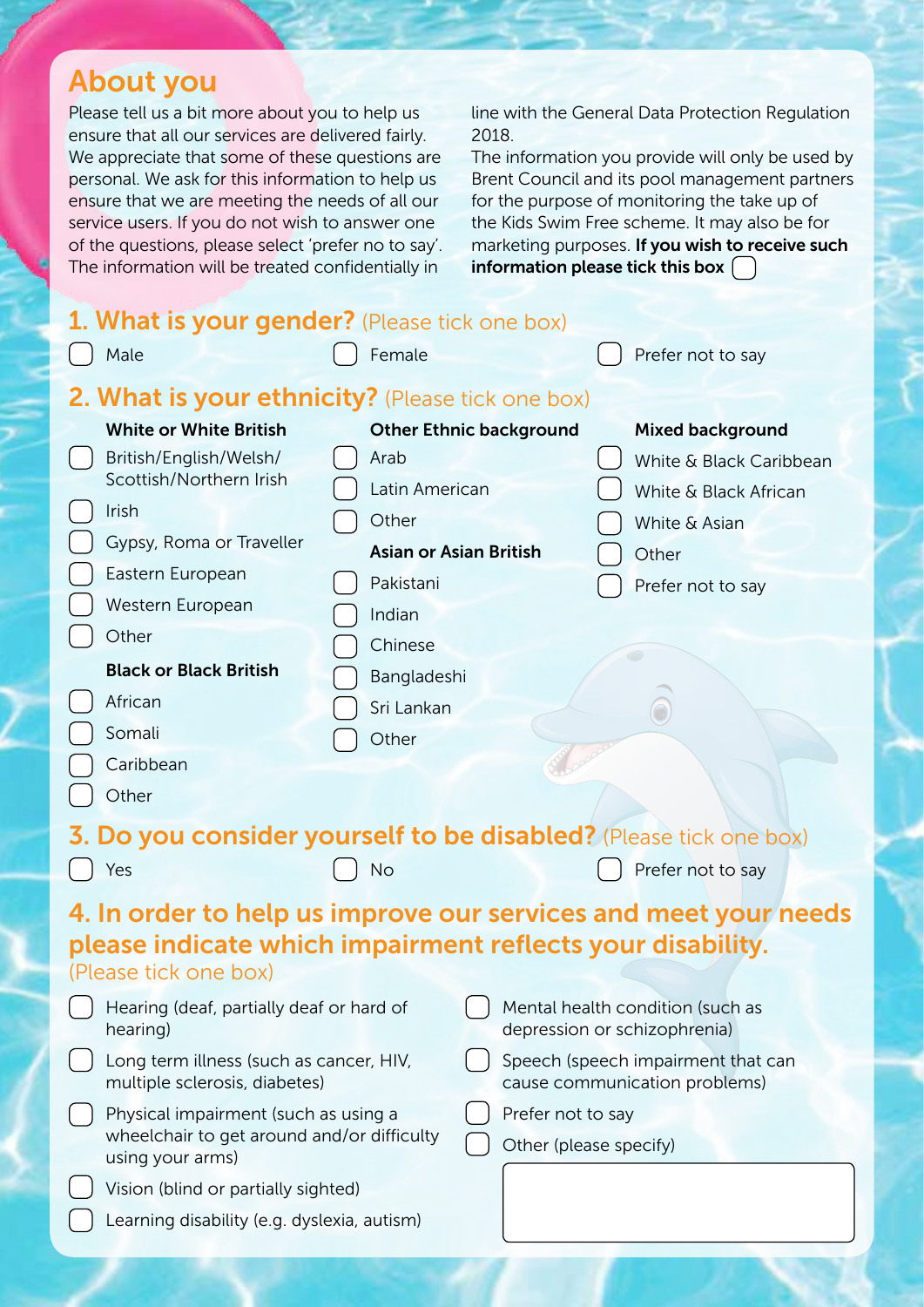## **Registration Form**

To swim for free, simply fill in this form, get your parents/carer to sign it and bring it to Vale Farm Sports Centre or Willesden Sports Centre.

| First name                                  |
|---------------------------------------------|
| Surname                                     |
| Age<br>Date of birth<br>$\overline{1}$<br>/ |
| Address                                     |
|                                             |
|                                             |
| Postcode                                    |
| Email                                       |
| Phone number                                |
| School                                      |
| School year                                 |
| Parent/carer name                           |
| Parents Date of birth<br>$\prime$<br>T      |
| Signed (parent/carer)                       |
|                                             |
| Parent/carer<br>emergency contact number    |

Data is gathered to identify marketing preferences